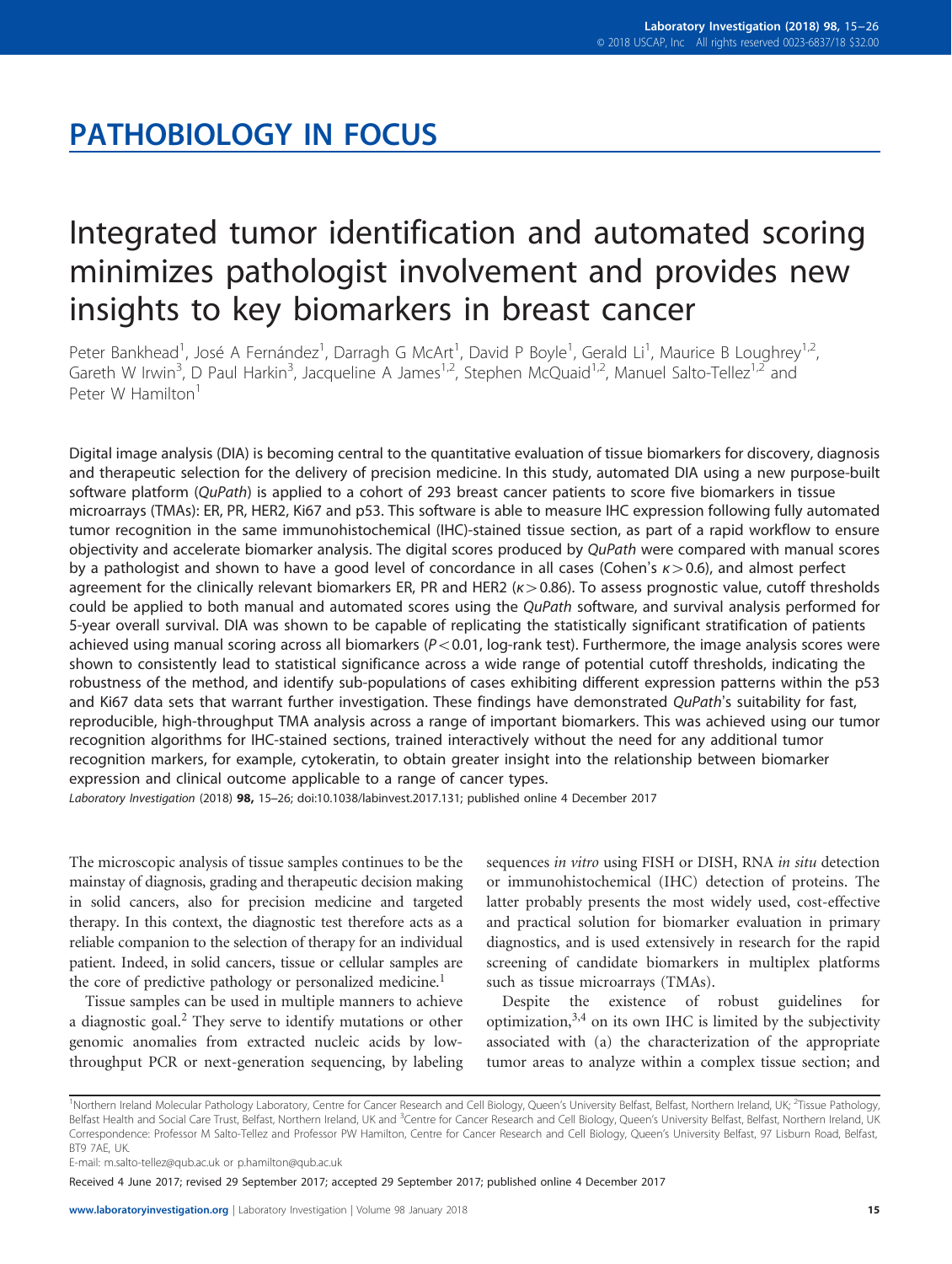(b) the visual interpretation of the expression patterns and intensities in tumor cells and surrounding tissues. Numerous studies have shown poor inter-laboratory, inter-observer and intra-observer reproducibility in the assessment of IHC expression patterns of tissue.<sup>[5,6](#page-11-0)</sup> This variability is slowing the progress of biomarker discovery and delivery of precision medicine.

Automated digital image analysis (DIA) has the potential to provide the objectivity, reliability and speed required to radically transform tissue biomarker research, discovery and routine delivery. It is only recently, however, that the scanning technology, image processing and image understanding algorithms are aligning to allow solutions to be developed with genuine impact.<sup>7</sup>

This article demonstrates the application and evaluation of a new, comprehensive digital pathology image analysis platform developed in-house at Queen's University Belfast: QuPath. The platform allows (a) the accurate recognition of tumor and non-tumor cells within whole or TMA sections using automated digital algorithms, and (b) reproducible IHC scoring of relevant biomarkers, which provides an alternative to traditional, subjective manual scoring. Hereby we demonstrate QuPath's ability to achieve robust biomarker scoring to support high-throughput studies, and to provide additional, quantitative data that can offer new insights into biomarker interpretation. The QuPath software presented here represents an advanced platform for algorithm development, with the ability to accelerate tissue research and provide the tools to link discovery with diagnostics.

# MATERIALS AND METHODS Study Design

Image analysis was applied to score the clinically important biomarkers estrogen receptor (ER), progesterone receptor (PR) and HER2, in addition to Ki67 and p53, in TMAs for a cohort of 293 female patients with de novo breast cancer who were diagnosed and received treatment in Northern Ireland. Tissue from each patient was sampled in triplicate from different regions of the tumor, giving rise to a total of nine TMA blocks each containing 90–100 tissue cores. Full clinical and pathological follow-up was available for each patient, and full details regarding the cohort have been published previously.[8](#page-11-0) Of note, 169 cases were Grade 3 (58%), 119 cases Grade 2 (41%) and 5 cases Grade 1 (2%), while at time of diagnosis 175 tumors were ER +ve (60%), 115 ER -ve (39%) and 3 had unknown ER status (1%). All patients received anthracycline-based chemotherapy, with or without radiotherapy.[8](#page-11-0)

# Immunohistochemistry

All IHC was performed in a hybrid laboratory (Northern Ireland Molecular Pathology Laboratory) that has UK Clinical Pathology Accreditation, using established protocols described in detail elsewhere.[8](#page-11-0) The antibodies used were as follows: anti-ER (clone 6F11 mouse monoclonal antibody; Leica); anti-PR (clone PgR 636 mouse monoclonal antibody; Dako); anti-HER2 (clone CB11 mouse monoclonal antibody; Leica); anti-p53 (clone DO-7 mouse monoclonal antibody; Dako, Cambridgeshire, UK). In the case of Ki67, the original data set was stained with NCL-Ki67-MM1 antibody on a Leica staining platform with a polymer-based detection system. As a result of the recognized variation in Ki67 antibodies, and in particular their suitability for image analysis,<sup>[9](#page-11-0)</sup> additional tissue sections were also cut and stained with Confirm anti-Ki67 (clone 30-9) antibody on a Ventana platform with an Optiview detection kit for comparison.

# Manual Scoring

All biomarkers in this data set were scored manually by a pathologist as described previously,<sup>[8](#page-11-0)</sup> and the pathologist also selected appropriate clinical cutoff thresholds that should be applied to these scores following standard guidelines in the literature.[8](#page-11-0) This allowed us to obtain a binary 'clinical score' variable distinguishing between positive and negative cases, which is not necessarily the modus operandi in clinical practice for some of these biomarkers but allowed a clear-cut comparison of the results. Briefly, ER and PR were evaluated using the Allred scoring method, giving scores in the range 0–8, where a score  $\geq$  3 was considered positive provided the proportion score was at least 2. Ki67 was evaluated using visual estimates of the percentage of positive staining tumor cells (range 0–100%), where  $\geq 15\%$  was considered positive. HER2 was scored in IHC according to current USA/UK guidelines $10,11$  taking into consideration membranous staining only; cases scored as 0 and 1+ were considered negative, whereas 3+ was considered positive; equivocal cases (2+) were further subjected to DDISH analysis to identify amplification and categorized as positive or negative accordingly. p53 was assessed by calculating H-scores (range  $0-300$ )<sup>[12,13](#page-11-0)</sup> based upon nuclear staining. For p53 only, two cutoff thresholds (H-scores of 6 and 160) were required to separate extreme expression (both positive and negative) from the intermediate 'wild-type' phenotype. For the other biomarkers, a single cutoff was selected to separate strong/positive from weak/ negative expression. Manual Ki67 scores were available for the MM1 antibody only.

# Digital Image Analysis

All image analysis was performed using QuPath, which is a flexible software platform suitable for a range of digital pathology applications. In this study, the primary image analysis workflow comprised stain estimation, TMA dearraying, cell segmentation, feature computation and tumor cell identification with intensity classification (see Supplementary Figure 1). Application of this workflow resulted in both finegrained cell-by-cell analysis and overall summary scores of biomarker expression for each TMA core. Dearraying consisted of an automated first step of core detection and grid assignment, followed by a manual quality assurance check during which the grid could be manually refined and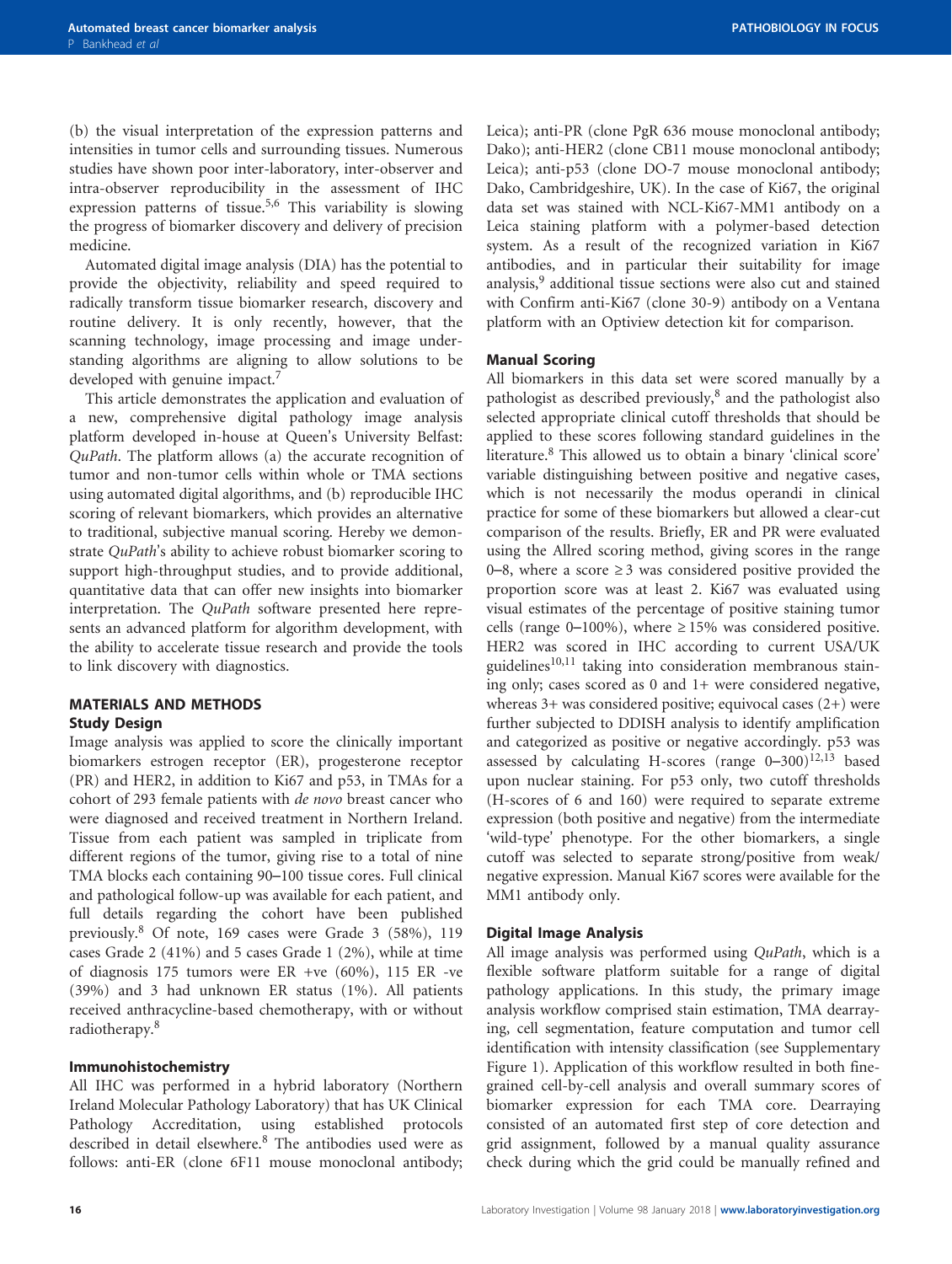cores removed if considered unsuitable for analysis (eg, because of insufficient tissue or dominant artifacts).

Cells are identified within QuPath using an custom, unsupervised algorithm based on stain separation using color deconvolution, $^{14}$  $^{14}$  $^{14}$  followed by a sequence of image processing operations used to identify potential nucleus fragments either in the hematoxylin channel or from the sum of optical density values, depending upon stain characteristics. Morphological operations are then applied to merge and split fragments to identify individual nuclei. Each detected nucleus is expanded to give an approximation of the full cell area, constrained by distance and the proximity of neighboring nuclei, or by the presence of membrane staining in the case of HER2. A list of 103 (ER, PR, Ki67, p53) or 115 (HER2) features derived from cell morphometry and intensity measurements are then calculated for each cell (Supplementary Table 1). A random trees classifier<sup>[15](#page-11-0)</sup> is trained separately for each IHC biomarker using these features by having an experienced user annotate regions in a subset of the TMA cores across up to three slides, with interactive feedback on classification performance provided during training in the form of markup images. This limit of three sides was not imposed by QuPath, but was applied to ensure that the majority of the TMA cores used in the analysis were 'unseen' during training—as would normally be the case in high-throughput studies.

Cells were further subclassified according to staining intensity by applying manually selected thresholds to mean DAB optical density values determined by color deconvolution<sup>[14](#page-11-0)</sup> from the nuclear compartment (ER, PR, Ki67, p53) or membrane (HER2) of each cell. Cells close to the border of the core were removed by an iterative algorithm, which first calculated the convex hull for all cell centroids and then removed cells occurring on the boundary. This reduced the risk of artifacts impacting the final scores by excluding a thin layer of cells found at the outer edge of the tissue, whereas retaining the cells in the center.

Whole slide images were hosted remotely by PathXL (Belfast, UK), whereas analysis was performed locally on a desktop computer using a custom integration with PathXL's API. After an initial interactive pre-analysis used to identify TMA cores and train up the tumor cell classification, scripts were generated for each biomarker to automate the analysis across the full data set.

#### Generation of Summary Scores

TMA cores identified as containing fewer than 100 tumor cells were excluded as unsuitable for scoring by DIA. After application of this selection criterion, the image analysis workflow resulted in 3911 tissue cores scored across all biomarkers, each containing an average of 3440 cells, of which 50.1% were classified as tumor cells. For each core, the tumor cell counts were combined into summary measurements incorporating information about DAB staining intensity, including the H-score (range 0–300), Allred score (range 0–8) and the percentage of cells staining positive (0–100%).

For consistency, the H-score was used as the primary image analysis output for ER, PR and p53, whereas the percentage of positive tumor cells was used for Ki67—equivalent to the standard Ki67 labeling index.<sup>[16](#page-11-0)</sup> To more closely match clinical guidelines for HER2 scoring,[17](#page-11-0),[18](#page-11-0) a modified H-score was calculated for HER2 as follows: cores having at least 10% tumor cells with strongly positive membranous staining were automatically assigned the maximum value (300) and cores exhibiting  $<10\%$  moderate staining were assigned the minimum value (0), whereas all other cases were considered equivocal and the original H-score was retained. Where multiple summary measurements were available for a patient for each biomarker, the median was used as representative for that patient, so that each patient had at most one score per biomarker.

#### Statistical Analysis

Pearson's and Spearman's correlation coefficients were used to examine the relationship between the 'raw' image analysis results and the pathologist's manual scores. Further comparisons were then performed after applying cutoff thresholds to both sets of scores and considering 5-year overall survival. In the case of the visual assessment, the pathologist who performed the scoring selected clinically relevant cutoff thresholds, as described above. For automated image analysis, a wider range of potential cutoff values was possible because of the more continuous nature of the scoring methodologies used. Therefore, several different methods were explored: (a) median (or tertiles, in the case of p53), (b) 'minimized P-value', based upon a log-rank test using overall survival and considering all possible thresholds, excluding the top and bottom 10% and (c) manual, in which a biologically plausible threshold was chosen that divided the patients into groups of roughly equal size to those previously identified by the pathologist to achieve comparability—while restricted to rounded values to reduce overfitting artifacts. It is important to note that method (b) inherently involved multiple testing, which leads to P-values, which are too small and cutoffs that potentially lack clinical meaning; $19-21$  $19-21$  consequently, we also report adjusted P-values to aid interpretation of the results.[20](#page-11-0) For p53, which required two cutoffs, method (b) was adapted to return one cutoff above and one cutoff below the median, and the log-rank test was performed comparing extreme positive and negative vs intermediate scores.

Analysis was performed and plots were created using QuPath's built-in data exploration tools, and verified using R version  $3.3.1^{22}$  $3.3.1^{22}$  $3.3.1^{22}$  (with the 'survival' package<sup>[23](#page-11-0)</sup>) or MATLAB (R2016a, The MathWorks, Inc., Natick, MA, USA) to confirm accuracy.

### RESULTS

# Tumor Cell Classification

For all the biomarkers under investigation here, conventional scoring requires selective analysis only within the tumor cell population. For this reason, reliably and automatically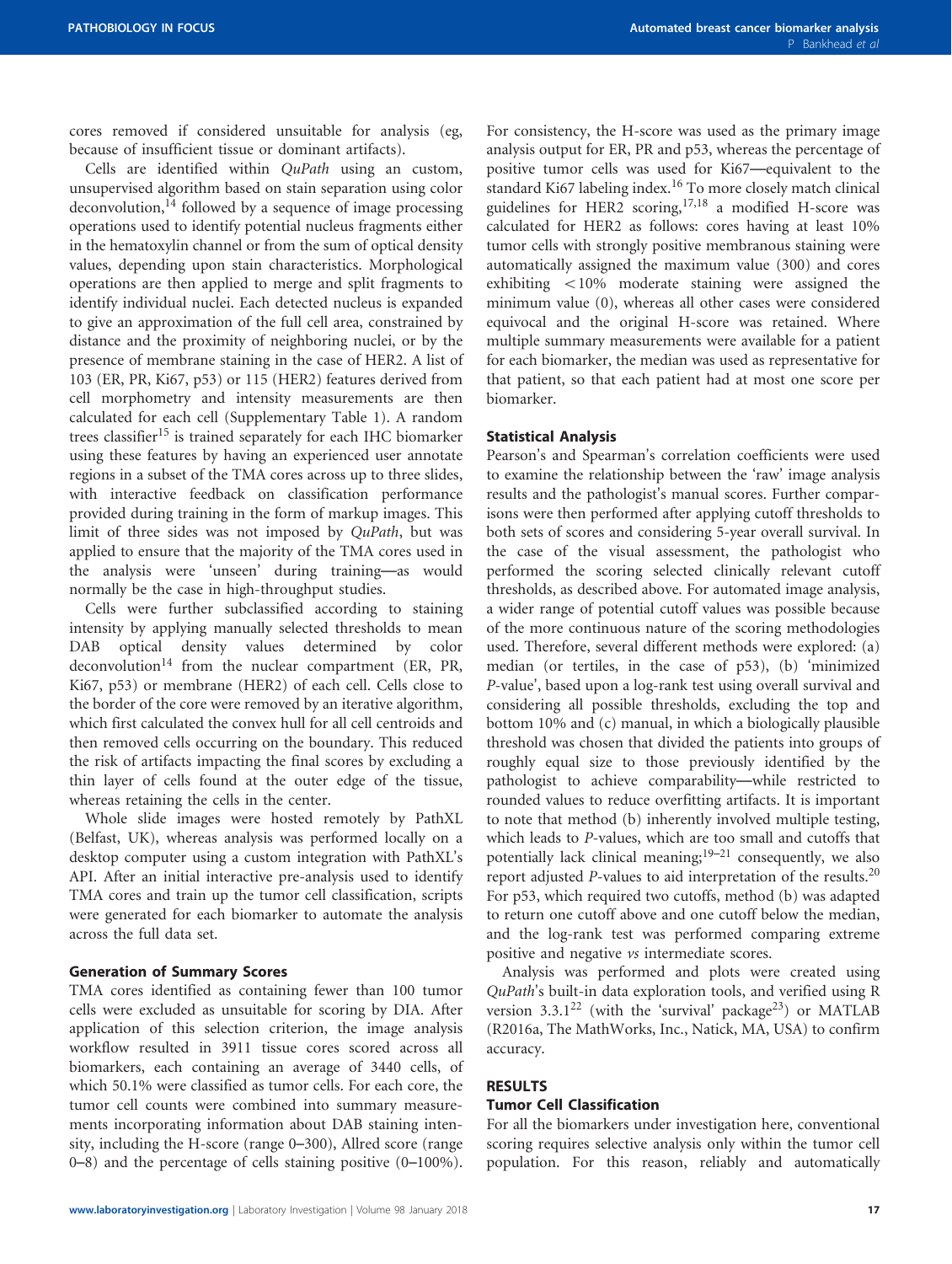

Figure 1 Example images showing QuPath's trained tumor recognition applied to TMA cores stained for PR, Ki67 (Confirm) and HER2. Detected cells are color-coded according to their classification: red (tumor, strongly positive), orange (tumor, moderately positive), yellow (tumor, weakly positive), blue (tumor, negative) and green (non-tumor).

identifying tumor cells is an essential component of any highthroughput image analysis of this type. To facilitate this, QuPath enables interactive training of cell classification, after which the classifier can be saved and run over multiple slides, and the results visualized via color-coded markup images. Representative examples of these markup images are shown in Figure 1 and in Supplementary Figures 2-4.

# Concordance Between Pathologist and Image Analysis Scoring

The correlations between DIA and pathologist biomarker scores are summarized in Table 1. A high level of correlation between manual and DIA scores is demonstrated in all cases. The area under the receiver operating characteristic curve (AUC) provides a measure of how the DIA scores may be thresholded to align to the pathologist's clinical (binary) score, where values above 0.949 indicate almost perfect agreement for the three clinical biomarkers ER, PR and HER2. Correlation remained high using both antibodies for Ki67, despite the pathologist's scoring being based solely on the MM1-stained images. Correlation between DIA scores using each antibody against Ki67 was also high ( $PCC = 0.794$ ,  $rho = 0.778$ ).

#### Survival Analysis

When assessing the performance of any new approach to scoring IHC biomarkers, it is inadequate to use agreement with manual scoring as the only 'gold standard' because of the high inter- and intra-observer variability between

|               | Table 1 Comparison of pathologist and DIA scores for each |  |  |  |  |
|---------------|-----------------------------------------------------------|--|--|--|--|
| biomarker set |                                                           |  |  |  |  |

|                  | N   | <b>PCC</b> | Rho   | <b>AUC</b> |
|------------------|-----|------------|-------|------------|
| ER               | 267 | 0.908      | 0.892 | 0.996      |
| PR               | 277 | 0.862      | 0.887 | 0.978      |
| HER <sub>2</sub> | 278 | 0.886      | 0.843 | 0.949      |
| Ki67 MM1         | 270 | 0.852      | 0.795 | 0.900      |
| Ki67 Confirm     | 260 | 0.771      | 0.729 | 0.877      |
| p53              | 279 | 0.926      | 0.888 |            |

Pearson's and Spearman's correlation coefficients are calculated based on matched 'raw' scores. AUC refers to the area under the receiver operating characteristic curve, where DIA scores are compared with thresholded pathologist scores as 'ground truth'. Note that DIA scores using the Confirm antibody against Ki67 are compared with the pathologist's Ki67 scores, which were made using the MM1 antibody only. Because of the requirement for two cutoffs, no AUC is available for p53.

pathologists.[24,25](#page-11-0) Consequently, we incorporated survival analysis after stratifying patients using the cutoff methods described above to ascertain the extent to which DIA and manual scores are each able to independently identify a statistically significant stratification of patients for each biomarker. The results looking at 5-year overall survival are shown in [Table 2](#page-4-0), along with Kaplan–Meier curves using manual cutoffs in [Figure 2](#page-5-0) (comparable Kaplan–Meier curves based upon the pathologist's scoring are given in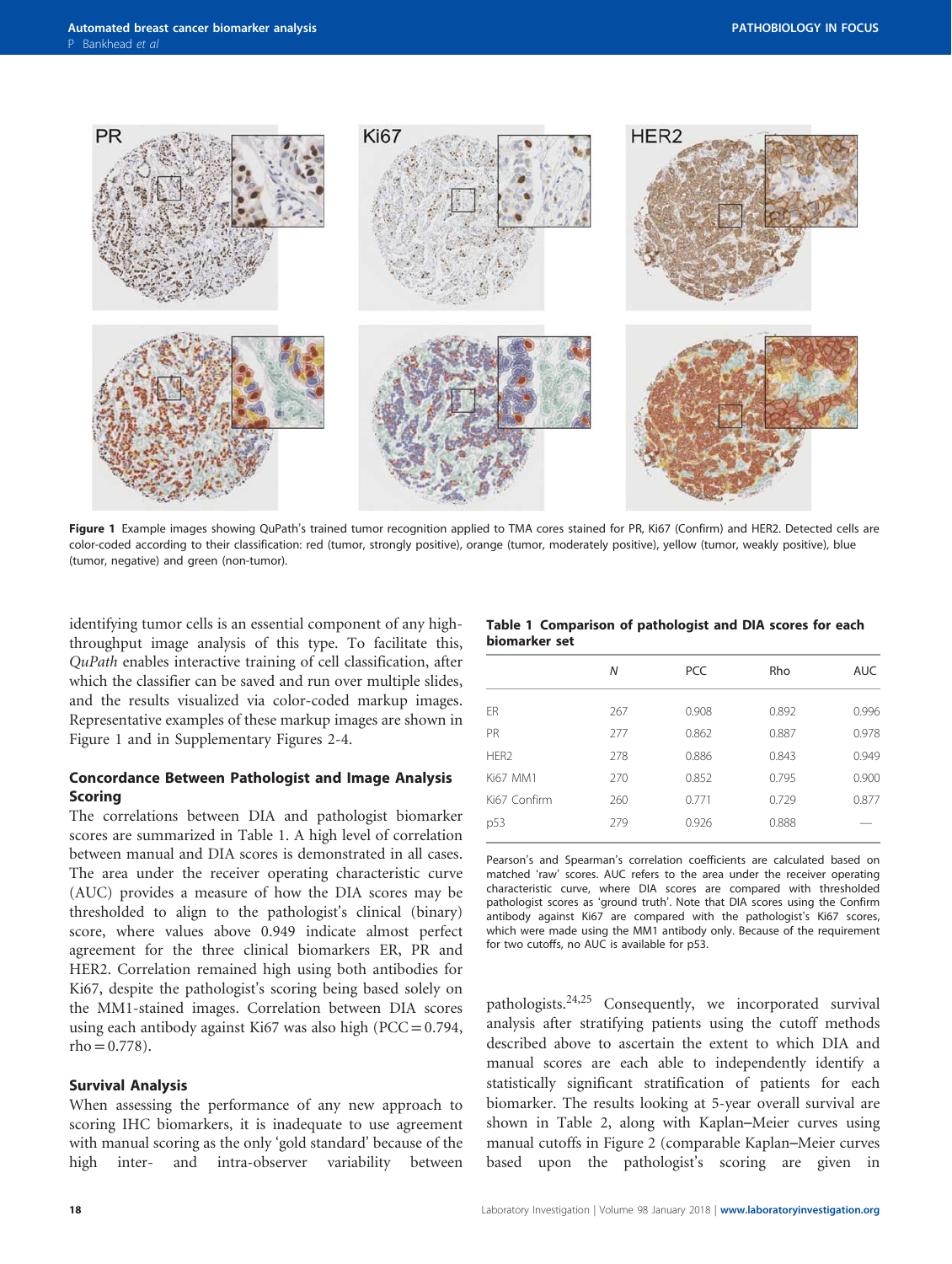|                            | ${\cal N}$ | Cutoff method | Cutoff $\geq$ | Total (high/low) | Observed (high/low) | Log-rank P-value  |
|----------------------------|------------|---------------|---------------|------------------|---------------------|-------------------|
| ER                         |            |               |               |                  |                     |                   |
| Pathologist                | 288        | Manual        |               | 174/114          | 17/24               | 0.00297           |
| QuPath                     | 268        | Manual        | 5             | 177/91           | 16/20               | 0.00132           |
| QuPath                     | 268        | Median        | 126.46        | 134/134          | 10/26               | 0.00187           |
| QuPath                     | 268        | Log rank      | 172.94        | 117/151          | 5/31                | 0.00007 (0.00254) |
| PR                         |            |               |               |                  |                     |                   |
| Pathologist                | 286        | Manual        |               | 135/151          | 9/33                | 0.00014           |
| QuPath                     | 279        | Manual        | 5             | 145/134          | 11/28               | 0.00068           |
| QuPath                     | 279        | Median        | 7.93          | 140/139          | 10/29               | 0.00055           |
| QuPath                     | 279        | Log rank      | 66.24         | 98/181           | 3/36                | 0.00010 (0.00360) |
| $HER-2$                    |            |               |               |                  |                     |                   |
| Pathologist                | 284        | Manual        |               | 71/213           | 17/23               | 0.00582           |
| QuPath                     | 279        | Manual        | $\mathbf{1}$  | 63/216           | 15/24               | 0.00897           |
| QuPath                     | 279        | Median        | $\circ$       | 279/0            | 39/0                |                   |
| QuPath                     | 279        | Log rank      | 25.62         | 62/217           | 15/24               | 0.00703 (0.12337) |
| Ki67 (MM1)                 |            |               |               |                  |                     |                   |
| Pathologist                | 282        | Manual        |               | 135/147          | 25/14               | 0.01611           |
| QuPath                     | 274        | Manual        | 15            | 113/161          | 19/20               | 0.23864           |
| QuPath                     | 274        | Median        | 11.89         | 137/137          | 21/18               | 0.53721           |
| QuPath                     | 274        | Log rank      | 2.46          | 233/41           | 30/9                | 0.12625 (0.80083) |
| Ki67 (CONFIRM, 30-9 clone) |            |               |               |                  |                     |                   |
| QuPath                     | 267        | Manual        | 25.00         | 125/142          | 25/14               | 0.01300           |
| QuPath                     | 267        | Median        | 24.10         | 134/133          | 28/11               | 0.00238           |
| QuPath                     | 267        | Log rank      | 24.55         | 130/137          | 28/11               | 0.00114 (0.02840) |
| p53                        |            |               |               |                  |                     |                   |
| Pathologist                | 287        | Manual        |               | 92/111/84        | 17/9/15             | 0.01649           |
| QuPath                     | 280        | Manual        | 40/180        | 91/92/97         | 16/5/19             | 0.00358           |
| QuPath                     | 280        | Tertiles      | 34.61/174.1   | 93/93/94         | 16/7/17             | 0.02410           |
| QuPath                     | 280        | Log rank      | 13.19/185.1   | 89/143/48        | 16/11/13            | 0.00090           |

## <span id="page-4-0"></span>Table 2 Survival analysis based on thresholding both manual and image analysis biomarker scores

Where a single cutoff threshold was determined by minimizing the log-rank P-value, adjusted values are also shown in parentheses. In the case of p53, where two thresholds are required, total and observed patient numbers are shown according to high/moderate/low biomarker scores.

Supplementary Figure 5). Although the analysis was applied to the same cohort, slightly lower numbers of patients are represented for the DIA scoring because of differences in core selection, for example, through the exclusion of small or folded tissue sections from DIA, or the automated rejection of cores containing fewer than 100 detected tumor cells. For all biomarkers considered, it was possible to achieve a stratification of patients with a similar or improved statistical significance (log-rank test,  $P$ -value $< 0.05$ ) using DIA when compared with manual scoring using all of the cutoff determination methods that were applied, with the exception of the median cutoff for HER2—which did not provide a result, since more than half of the cases had the minimum score of 0. This is consistent with a prevalence of HER2 overexpression in breast cancers of 15–20%, which is not taken into consideration when using a  $50\%$  cutoff.<sup>[17](#page-11-0)</sup>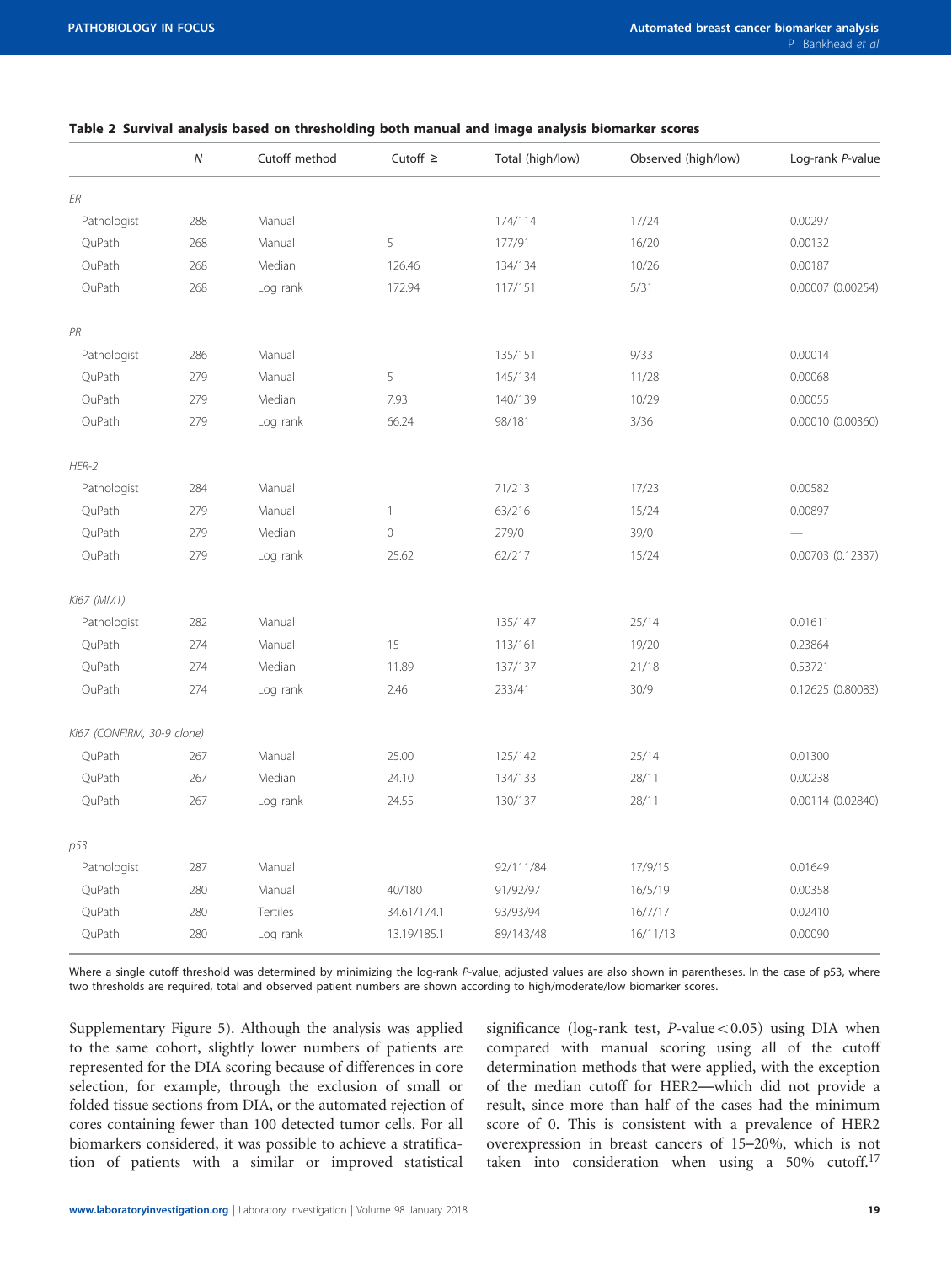<span id="page-5-0"></span>

Figure 2 Kaplan–Meier curves showing 5-year overall survival based on patient stratification using DIA scoring with manually defined cutoff thresholds (see [Table 2](#page-4-0)).

However, in the case of Ki67 statistical significance was only seen with DIA when the Confirm antibody was used, but not MM1. This is consistent with reports suggesting that Ki67 is particularly challenging for DIA, with a dependency upon the specific antibody.<sup>[9,26](#page-11-0)</sup>

## Robustness of Cutoff Thresholds

[Table 2](#page-4-0) demonstrates that a highly significant association with survival can be obtained using DIA in almost all cases, even when using quite different methods of cutoff selection that result in very different cutoff values. For example, the Pvalues obtained using thresholds of 5 and 126.5 were almost identical when applied to ER (both  $< 0.002$ ), despite the fact that changing the cutoff resulted in 43 patients (16%) being assigned to different groups.

To further explore the impact of cutoff selection upon the identified associations with survival, we generated plots showing the distribution of log-rank P-values for all possible thresholds for the different biomarkers ([Figure 3\)](#page-6-0). The plots for ER, PR and HER2 all show a wide range of values below the conventional threshold of 0.05 taken to denote statistical significance. For ER, this implies that any cutoff between 1 and 265 (a range encompassing the scores of 181 patients with 22 observed events) would yield a P-value below the 0.05 significance threshold. Similarly, any cutoff between 1 and 237 (140 patients and 16 observed events) would yield a significant difference for PR H-scores, and any cutoff between 1 and 150 (8 patients and 2 observed events) would be significant for HER2 ([Figure 3,](#page-6-0) top 3 panels).

[Figure 3](#page-6-0) also highlights the stark difference in Ki67 scores using each antibody. In the case of MM1, no single cutoff can be used to identify statistically significant differences (ie, the curve never dips below the 0.05 line), and indeed the curve fluctuates quite widely—implying limited prognostic value. However, the analysis using the Confirm antibody shows a pronounced dip precisely in the range expected based upon proposed Ki67 cutoffs of clinical relevance, $24$  so that a significant difference in overall survival would be seen by applying any cutoff between 7 and 26 (a range encompassing 98 patients and 13 observed events).

## Alternative Scoring Methods

Having demonstrated the ability of DIA to robustly score all the biomarkers within this study, we next wanted to examine the importance of tumor recognition and the impact of different DIA scoring approaches and methodologies. To do this, we took advantage of the fact that QuPath generates data on every individual cell that it detects, and this information can easily be recombined to produce alternative scores. To assess the importance of tumor recognition, we created a set of H-scores where every cell—irrespective of tumor classification—contributed to the result. Furthermore, for ER, PR and p53 we calculated Allred scores based on tumor cells to provide an alternative to the H-score used otherwise.[27](#page-11-0) In all cases, clinically relevant cutoffs were determined automatically by selecting the integer threshold that maximized Youden's J statistic, comparing DIA scores with the pathologist's clinical score for each patient. This maximized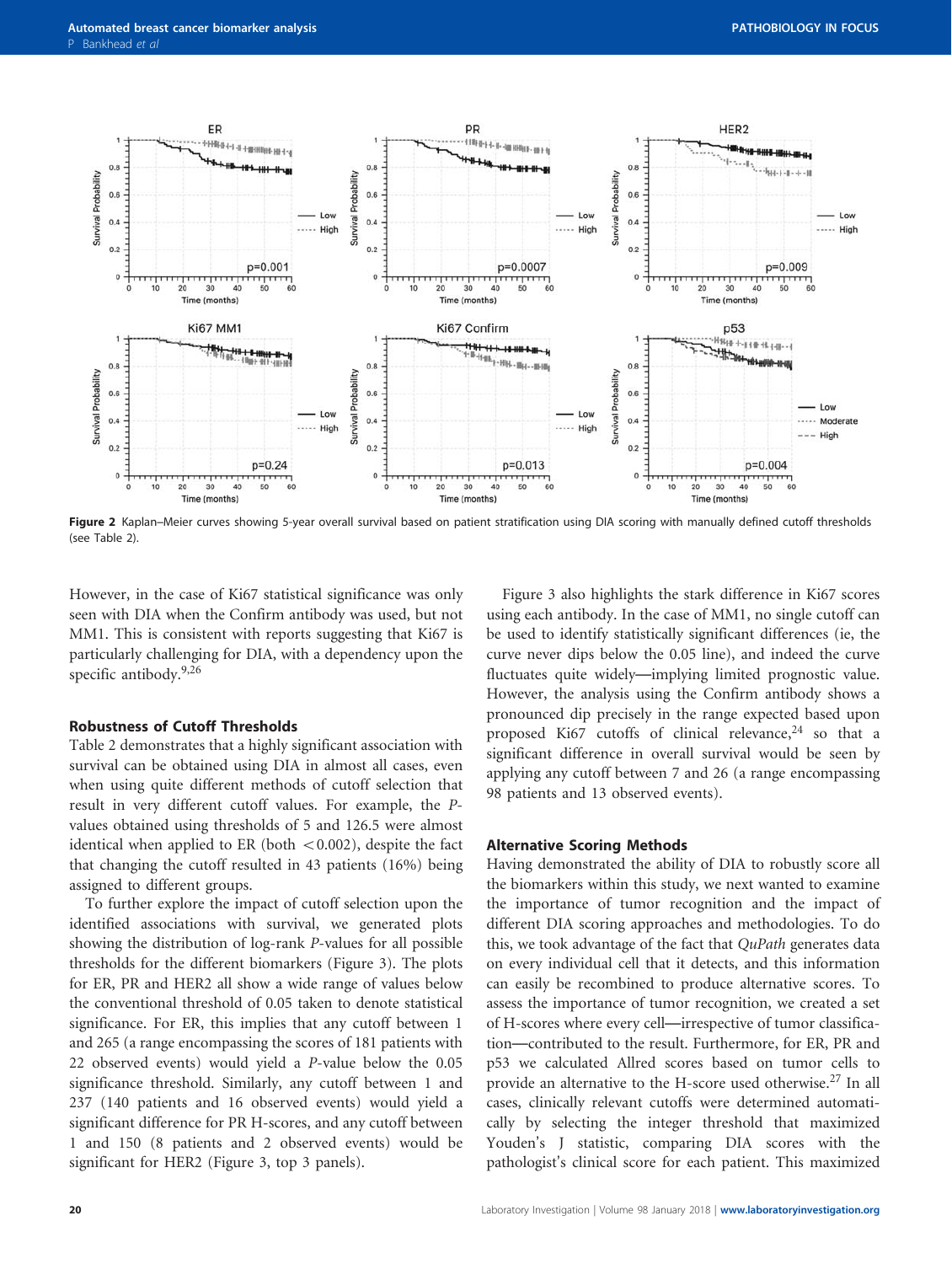<span id="page-6-0"></span>

Figure 3 Distribution of P-values for all possible thresholds represented in the data for image analysis scoring of each biomarker. Horizontal (dotted) line indicates threshold for significance at 0.05 level.

the sum of the sensitivity and specificity, and ensured that all cutoffs were in a clinically meaningful range.

These results are summarized in [Table 3.](#page-7-0) When comparing thresholded manual scores with H-scores generated by DIA using tumor identification, near perfect agreement is seen for ER, PR and HER2 (Cohen's  $\kappa > 0.86$  in all cases), and good agreement for Ki67 and p53 ( $\kappa > 0.6$ ). Lower agreement is generally seen for all other methods of scoring all biomarkers, in addition to lower sensitivity, specificity and accuracy in most cases. However, lower agreement with the pathologist's scoring does not always translate into a loss of statistical significance when associating the results with survival. Interestingly, a significant association with overall survival is seen when applying the H-score to all cells (ie, without tumor recognition) in most cases—indicating that, for at least some IHC biomarkers that are conventionally scored only within the tumor cell population, accurate tumor recognition is not a necessary prerequisite for identifying associations within a sufficiently large cohort for a TMA study, where a measure of tumor identification is already incorporated in the region selection applied when constructing the TMAs. Nevertheless, in most cases the inclusion of a digital tumor identification step has a substantial positive impact upon the quality of the results, and improved agreement with the pathologist's scores. Furthermore, the range of cutoffs that may be applied to yield a significant stratification was always substantially larger whenever tumor recognition was applied—indicating its role in improving the robustness of the results, and increasing the likelihood that any cutoff used would generalize well to new data (Supplementary Table 2). Finally, it should be kept in mind that biomarkers exist for which expression within the stromal cells is of equal or greater importance to the expression within the tumor cells, and also that the automatic exclusion of cores containing fewer than 100 tumor cells is only possible whenever tumor identification is done; without this, a more time-consuming manual quality assurance would be required to remove cores lacking in sufficient tumor cells for reliable analysis.

In addition to the value of tumor recognition, [Table 3](#page-7-0) also shows the value of a DIA scoring mechanism with a wide dynamic range. Use of the H-score (range 0–300) consistently outperformed the Allred score (0–8), both in terms of agreement with the pathologist's cutoffs and in associations with survival.

## Application of Multiple Cutoffs to p53

Manual scoring of p53 within this data set made use of two cutoffs, as it was previously shown by our group that this was important to distinguish extreme positive and extreme negative from moderate staining patterns.[8](#page-11-0) Consequently, DIA scores were also generated here with two cutoffs. Nevertheless, the continuous nature of the H-score provided by DIA makes it amenable to alternative approaches to cutoff selection, which may be particularly valuable when biologically derived cutoffs are not available. One intuitive method is to consider 'valleys' present within P-value plots such as those shown in Figure 3 as being suggestive of where appropriate cutoff thresholds may lie. Applying this in the case of p53, the plot actually suggests two potential cutoffs to separate weak from moderate staining: at around H-scores of 15 and 50. Applying each of these independently leads to a significant stratification when comparing weak staining with moderate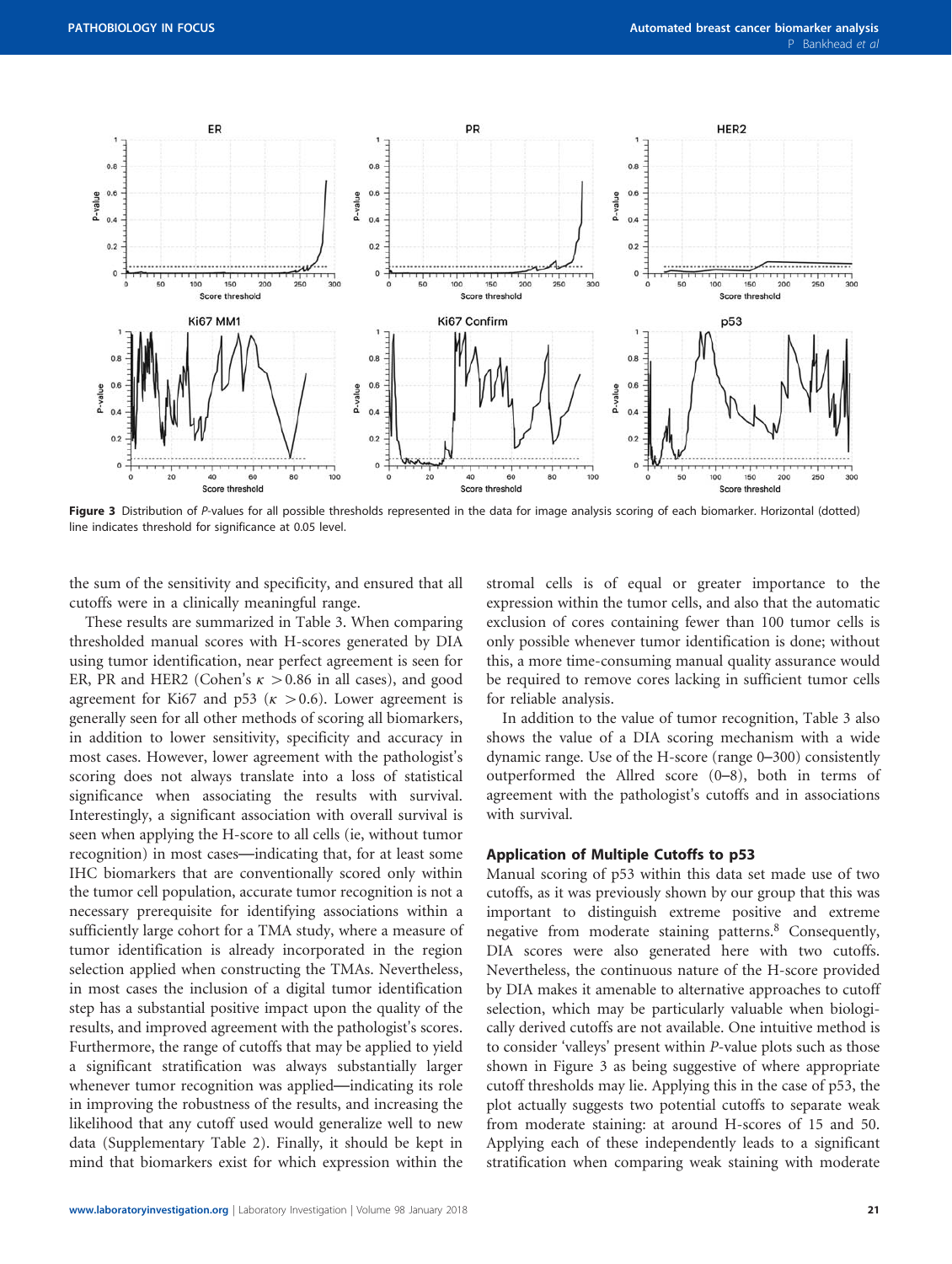<span id="page-7-0"></span>

|  | Table 3 Comparison of different scoring metrics |  |  |  |  |
|--|-------------------------------------------------|--|--|--|--|
|--|-------------------------------------------------|--|--|--|--|

|                            | $\overline{N}$ | Cutoff $\geq$   | Sensitivity | Specificity | Accuracy | Kappa | P-value |
|----------------------------|----------------|-----------------|-------------|-------------|----------|-------|---------|
| ER                         |                |                 |             |             |          |       |         |
| Tumor H-score              | 267            | 16              | 0.975       | 0.952       | 0.966    | 0.929 | 0.0049  |
| All cells H-score          | 267            | 13              | 0.957       | 0.952       | 0.955    | 0.906 | 0.0025  |
| Tumor Allred score         | 267            | $\overline{4}$  | 0.759       | 0.971       | 0.843    | 0.689 | 0.0079  |
| PR                         |                |                 |             |             |          |       |         |
| Tumor H-score              | 277            | 8               | 0.954       | 0.911       | 0.931    | 0.863 | 0.0002  |
| All cells H-score          | 277            | 10 <sup>°</sup> | 0.908       | 0.959       | 0.935    | 0.869 | 0.0018  |
| Tumor Allred score         | 277            | $\overline{4}$  | 0.748       | 0.932       | 0.845    | 0.686 | 0.0030  |
| $HER-2$                    |                |                 |             |             |          |       |         |
| Tumor HER2 H-score         | 278            | 1               | 0.899       | 0.995       | 0.971    | 0.921 | 0.0090  |
| All cells HER2 H-score     | 278            | 1               | 0.812       | 0.995       | 0.950    | 0.857 | 0.0070  |
| Ki67 (MM1)                 |                |                 |             |             |          |       |         |
| Tumor positive %           | 270            | 10              | 0.908       | 0.770       | 0.837    | 0.675 | 0.8689  |
| All cells positive %       | 270            | 8               | 0.863       | 0.827       | 0.844    | 0.689 | 0.3587  |
| Ki67 (CONFIRM, 30-9 clone) |                |                 |             |             |          |       |         |
| Tumor positive %           | 260            | 24              | 0.828       | 0.783       | 0.804    | 0.608 | 0.0028  |
| All cells positive %       | 260            | 14              | 0.820       | 0.790       | 0.804    | 0.608 | 0.0137  |
| p53                        |                |                 |             |             |          |       |         |
| Tumor H-score              | 279            | 14/190          | 0.726       | 0.910       | 0.799    | 0.603 | 0.0046  |
| All cells H-score          | 279            | 15/121          | 0.536       | 0.919       | 0.688    | 0.411 | 0.1487  |
| Tumor Allred score         | 279            | 4/7             | 0.827       | 0.730       | 0.789    | 0.558 | 0.0383  |

A cutoff threshold is determined automatically in each case by correlating DIA scores with a pathologist's (binary) clinical scores, and this used to determine sensitivity, specificity, accuracy and Cohen's kappa values. A log-rank test is also applied with the identified cutoff to determine statistical significance for 5year overall survival.

(P-values of 0.00038 and 0.0033, respectively; strong staining with an H-score  $>150$  omitted). However, using all suggested cutoffs (15, 50 and 150) it is possible to identify four distinct patient subgroups according to different levels of staining: negative (<15; 49 patients), weak ( $\geq$  15, <50; 63 patients), moderate ( $\geq 50$ , <150; 67 patients) and strong ( $\geq 150$ ; 101 patients). The negative subgroup has the worst prognosis, with a statistically significant difference between this and the weak subgroup ( $P = 0.0398$ ). The separation between negative and moderate is highly significant  $(P = 0.0002)$ , whereas the separation between weak and moderate remains significant  $(P=0.049)$ , as does the separation between moderate and strong  $(P=0.0057)$ . To our knowledge, this additional separation between negative/weak sub-populations was not previously reported, and not identified using the manual

scoring by a pathologist.<sup>[8](#page-11-0)</sup> This indicates another clear benefit in the continuous, reproducible scoring possible using DIA, where new expression phenotypes that may not be distinguished reproducibly by the naked eye can be identified using quantitative characterization of biomarkers ([Figure 4\)](#page-8-0). Example images are provided in Supplementary Figure 8.

# Reevaluation of p53 and Ki67 According to ER Status

Although exploration of different cutoff values for categorizing scores produced by DIA, as described above, may provide additional insights regarding the staining of individual biomarkers in isolation, there is a risk of spurious findings by allowing survival information to inform cutoff choices because of the known problem of multiple testing<sup>[20](#page-11-0)</sup> particularly where a narrow range of cutoff values leads to a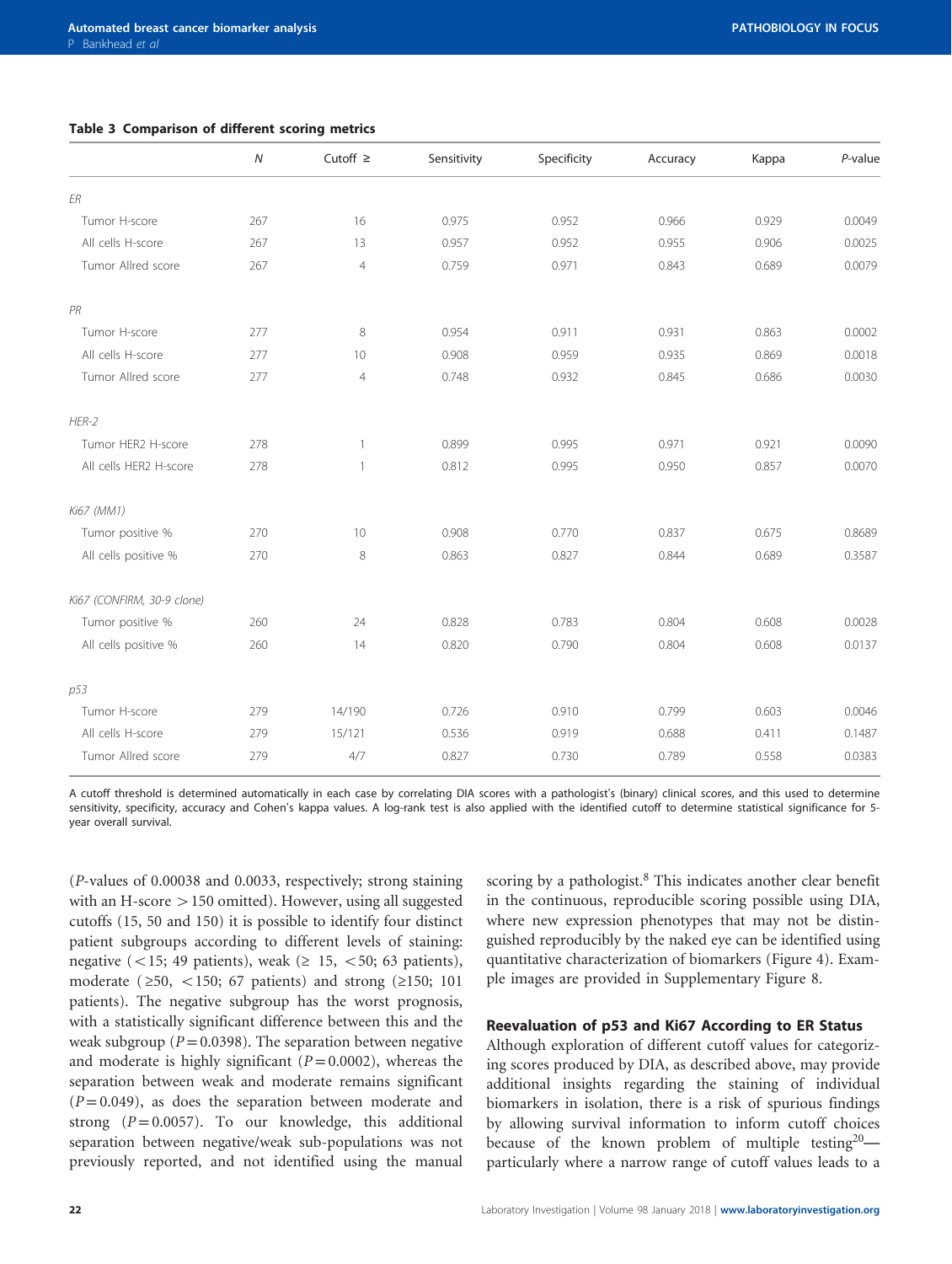<span id="page-8-0"></span>

Figure 4 Application of additional cutoffs to p53 data. (Left, center) Cutoffs to separate weak from moderate staining are set at H-scores of 15 and 50 respectively; cases exhibiting strong staining (H-score > 150) are excluded (n = 179). (Right) Three cutoffs (15, 50 and 150) are applied to stratify patients in the full data set.



Figure 5 (Top) Kaplan–Meier curves showing 5-year overall survival when stratifying patients according to p53 IHC scores, after separating patients according to ER status. Cutoffs used are 15 and 150 (ER-positive;  $n = 168$ , P-value compares extreme low and high vs moderate) and 50 only (ERnegative;  $n = 112$ ). (Bottom) Plots showing how P-values vary according to different cutoff thresholds that could be applied for patient stratification (logrank test).

statistically significant result. Rather than applying numerous cutoffs to a full cohort, a clearer picture may emerge by considering patients separately according to different molecular subtypes.

To explore this, we repeated the survival analysis of p53 and Ki67 using DIA scores after separating patients according to ER status (Figures 5 and [6\)](#page-9-0). For the ER-positive subgroup, the primary finding remained, in that applying lower cutoffs

of either 15 or 50 combined with a higher cutoff of 150 could separate strong and weak from moderate expression, where moderate expression was associated with longer overall survival. However, in the ER-negative subgroup, it was not possible to identify a moderate subgroup for which prognosis was more favorable. Instead, any single cutoff between 12 and 270 led to a significant stratification for which high p53 expression correlated with better overall survival, relative to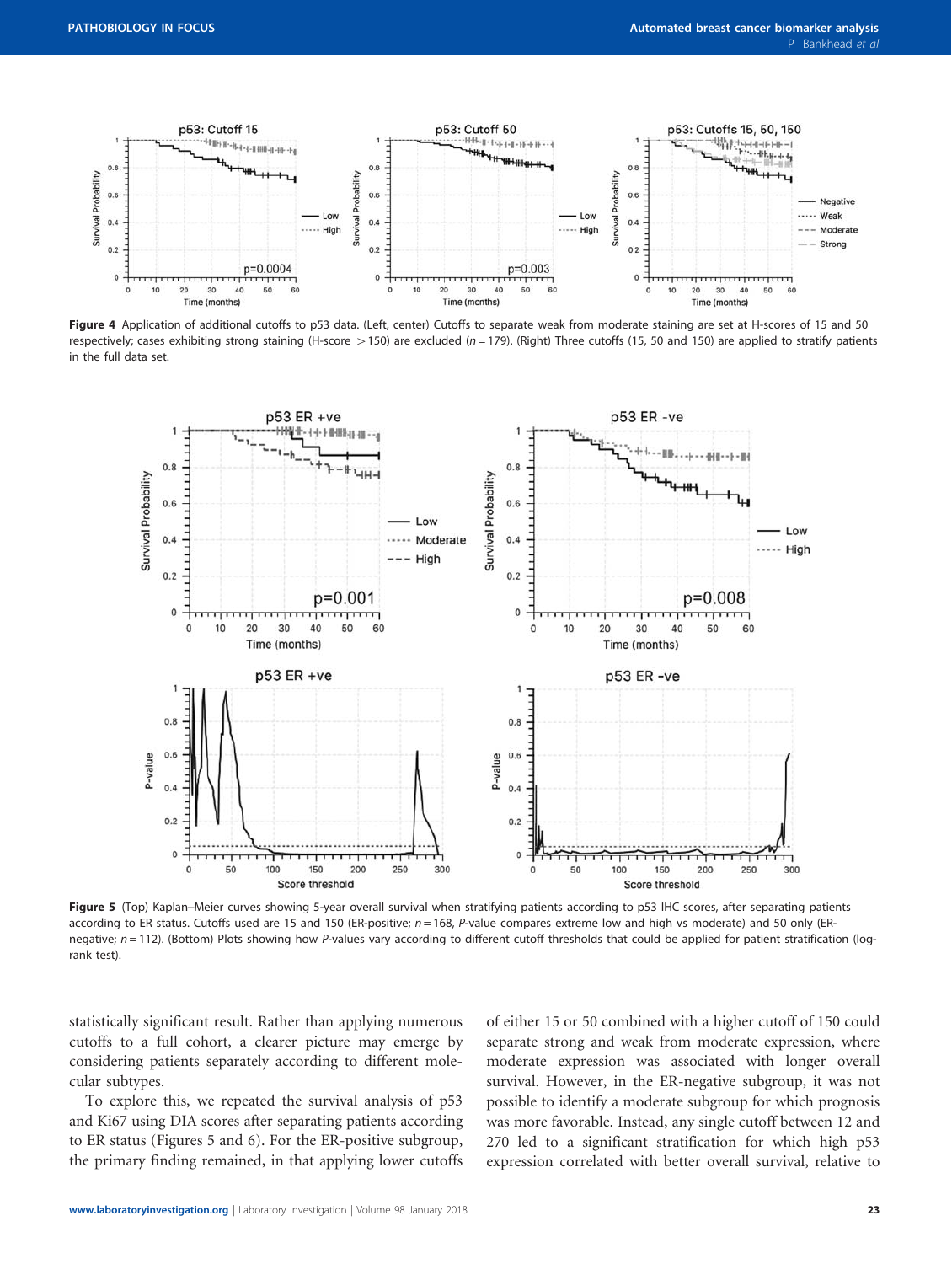<span id="page-9-0"></span>

Figure 6 Kaplan–Meier curves showing 5-year overall survival when stratifying patients according to Ki67 labeling indices determined by DIA, after separating patients according to ER status.

the other patients within the ER-negative subgroup. This is consistent with reports from the IBCSG Trials VIII and IX, where high p53 was also found to be associated with better survival among ER-negative patients, but worse survival among ER-positive patients.[28](#page-11-0)

For Ki67, the result was similar. For ER-positive cases, use of the same cutoff thresholds as applied to the whole data set identified an association between higher Ki67 labeling indices and worse overall survival, which was statistically significant for the Confirm antibody ( $P = 0.0039$ , cutoff 25) and not quite significant for MM1 ( $P = 0.0547$ , cutoff 15). However, within the ER-negative subgroup, the trend was reversed for both antibodies: higher Ki67 indices were associated with improved survival. This finding was statistically significant for both antibodies using similar cutoff thresholds (cutoff 35,  $P = 0.0176$  Confirm antibody; cutoff 30,  $P = 0.0364$  MM1). A significant association of higher Ki67 indices with improved prognosis was not evident within the pathologist's manual scores.

#### **DISCUSSION**

In this study, we have shown the ability of DIA to accurately score a range of important biomarkers in breast cancer TMAs. Using the QuPath digital pathology platform, we were able to

identify associations between biomarker expression and overall survival with a similar or better level of statistical significance to that achieved through manual scoring by an experienced pathologist, while also uncovering additional insights that warrant further investigation and validation. Importantly, all of this has been achieved using automated tumor recognition algorithms that can be quickly and interactively trained to distinguish between different cell types.

Several commercial digital pathology solutions, such as Halo (Indica Labs, New Mexico, USA), Tissue Studio (Definiens AG, Munich, Germany) or Oncotopix (Visiopharm A/S, Hoersholm, Denmark), also provide TMA biomarker evaluation capabilities. Typically, the approach implemented in software applications such as these is to first identify regions of interest (eg, areas of tumor) based on an automated or semi-automated region identification using texture and color features, or alternatively by aligning a tumor mask derived from an adjacent tissue section stained with a cytokeratin marker. Cells within these regions are then segmented and scored according to staining intensity to produce the final result. Although QuPath offers some limited texture-based region identification, it currently does not provide image registration capabilities to align tissue sections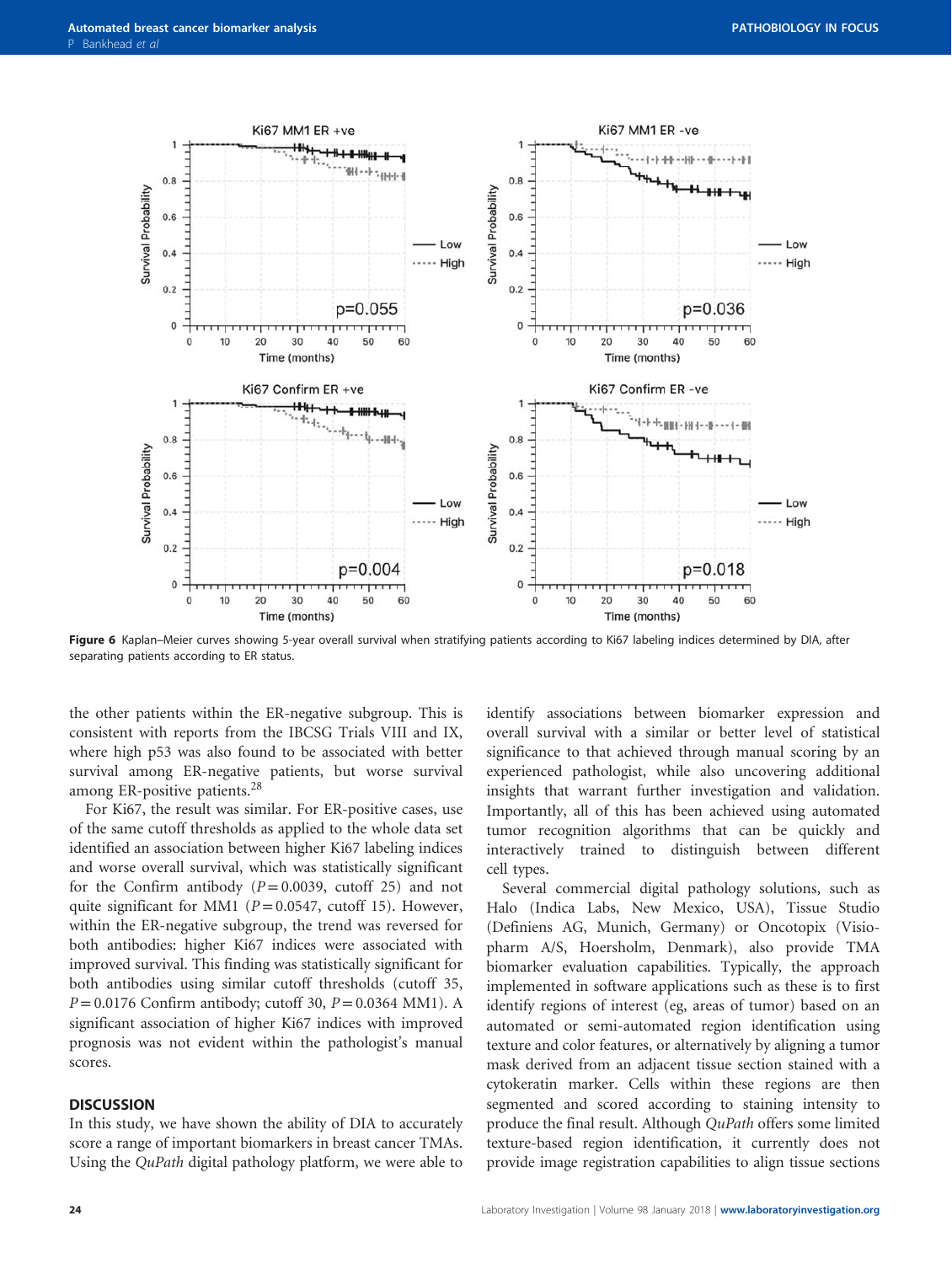automatically. Rather, the preferred approach within QuPath switches the order of operations, so that cell segmentation is placed first and then followed by a machine learning classification step to identified the sub-population of cells to be scored. In practice, this means that all cells may be segmented up-front by batch processing, after which a classifier to distinguish between cell types can be either loaded from disk and applied, or trained interactively based upon annotations provided by the user containing examples of different cell types (Supplementary Figure 1). In both cases, the final results are available immediately after classification.

The ability to perform algorithm training and verification of the results across a cohort in one sitting helps ensure an effective use of a pathologist's time. During interactive training, the classification tends to stabilize quickly for common cell patterns, but an experienced pathologist browsing the slides may recognize examples of cells that differ markedly from those previously seen and have been misclassified; in such cases they may add new annotations to address the problem immediately and generate an improved set of results—without a need to repeat lengthy processing steps. This approach also avoids a reliance on cytokeratin staining, which substantially increases cost and laboratory effort, and limits the analysis to the intersection of tissue samples where both the biomarker of interest and cytokeratin staining has been successfully applied. On the other hand, the method of analysis described here is subject to the effectiveness of cell identification and classification, which may vary depending upon the stain quality and biomarker expression pattern. In particular, cell classification methods based on morphological or texture features may perform less robustly on lower grade tumors, where the features upon which the classification is based may vary less between tumor and benign cells. To this end, critical evaluation of the results and stringent quality control at all stages are essential to ensure the accuracy of the results, irrespective of the DIA software and approach used.

Related to the above, we also explored the issues involved when assessing the performance of DIA for biomarker scoring. We have focused on two separate measures of success: agreement with manual scoring by a trained pathologist, and the ability to explore statistically the relevance of marker stratification of patients by survival analysis. Neither measure alone is scientifically optimal. Considering manual scoring methods to be the gold standard fails to take into account that DIA may be capable of improved accuracy over that of a human. Also, demonstrating improved statistical significance in patient stratification may be a reflection on cohort size, patient event proportions and other factors indicating overfitting, and does not necessarily result in cutoff thresholds that are either generalizable or transferable to clinical practice. Furthermore, in the case of ER and PR, we have shown that the association with survival is sufficiently strong such that there is a considerable 'margin for error' in scoring when this is used to define successful

analysis; so much so that including a large number of nontumor cells in the evaluation, while somewhat diluting the robustness, can still lead to a highly significant result and excellent agreement with dichotomized manual scores. This ought to serve as a warning against using ER and PR alone as a demonstration that a new method of analysis is fit-forpurpose in a general setting for other biomarkers. For these reasons, we have presented our results across a range of different biomarkers, both from multiple viewpoints and with multiple different methods of cutoff selection, as a measure of the robustness of our analysis.

Our results also revealed two results of biological interest. The distinction between weak staining for p53 and no measurable expression was made by our group in a qualitative manner after careful validation of the p53 IHC, $8$  demonstrating the different mutation status associated to this pattern. For the first time to our knowledge, this is now reproduced using DIA from standard brightfield IHC staining. The importance of this finding requires a subsequent, independent cohort; however, this observation highlights the potential of DIA in generating results with a broader genomic relevance.

In addition, our initial results showed the strong dependence of Ki67 scoring on the specific antibody used, in keeping with previous reports.<sup>[9](#page-11-0)</sup> However, by separately analyzing ER-positive and ER-negative patients, we further demonstrated that substantial differences in the interpretation of Ki67 existed for this cohort. These results are perhaps surprising, given that it is well established that a high Ki67 labeling index is associated with worse prognosis.<sup>[16](#page-11-0)</sup> Nevertheless, it is also known that Ki67 score can be predictive of neoadjuvant chemotherapy response,<sup>[29](#page-11-0)</sup> and mean Ki67 labeling indices have been found to be higher in patients with a pathological complete response after neoadjuvant chemotherapy; this has led to the hypothesis that there may be a high cutoff above which prognosis is better than in patients with lower Ki67 values.<sup>[30](#page-11-0)</sup> As all patients within the cohort in this study received anthracycline-based chemotherapy, $8$  our findings that high Ki67 values within the ER-negative subgroup are significantly associated with better overall survival lends tentative support to this hypothesis, and warrants further investigation. In any case, the fact that the 'correct' interpretation of Ki67 may take on opposing roles depending upon the treatment and molecular subtype of the cancer may shed some further light on why it has proven so difficult to establish a standardized approach to Ki67 evaluation with a single accepted methodology and cutoff value,<sup>[16,24](#page-11-0)</sup> as the best cutoff found within each study is highly dependent upon the makeup of the cohort. Our comparison of two antibodies against Ki67 has also reiterated the importance of antibody selection.

Based upon all our results, we are able to draw some conclusions regarding the application of DIA to biomarker evaluation. First, we have shown that it is possible to robustly score a range of biomarkers in TMAs without a need for a tumor identification marker. Second, we have demonstrated